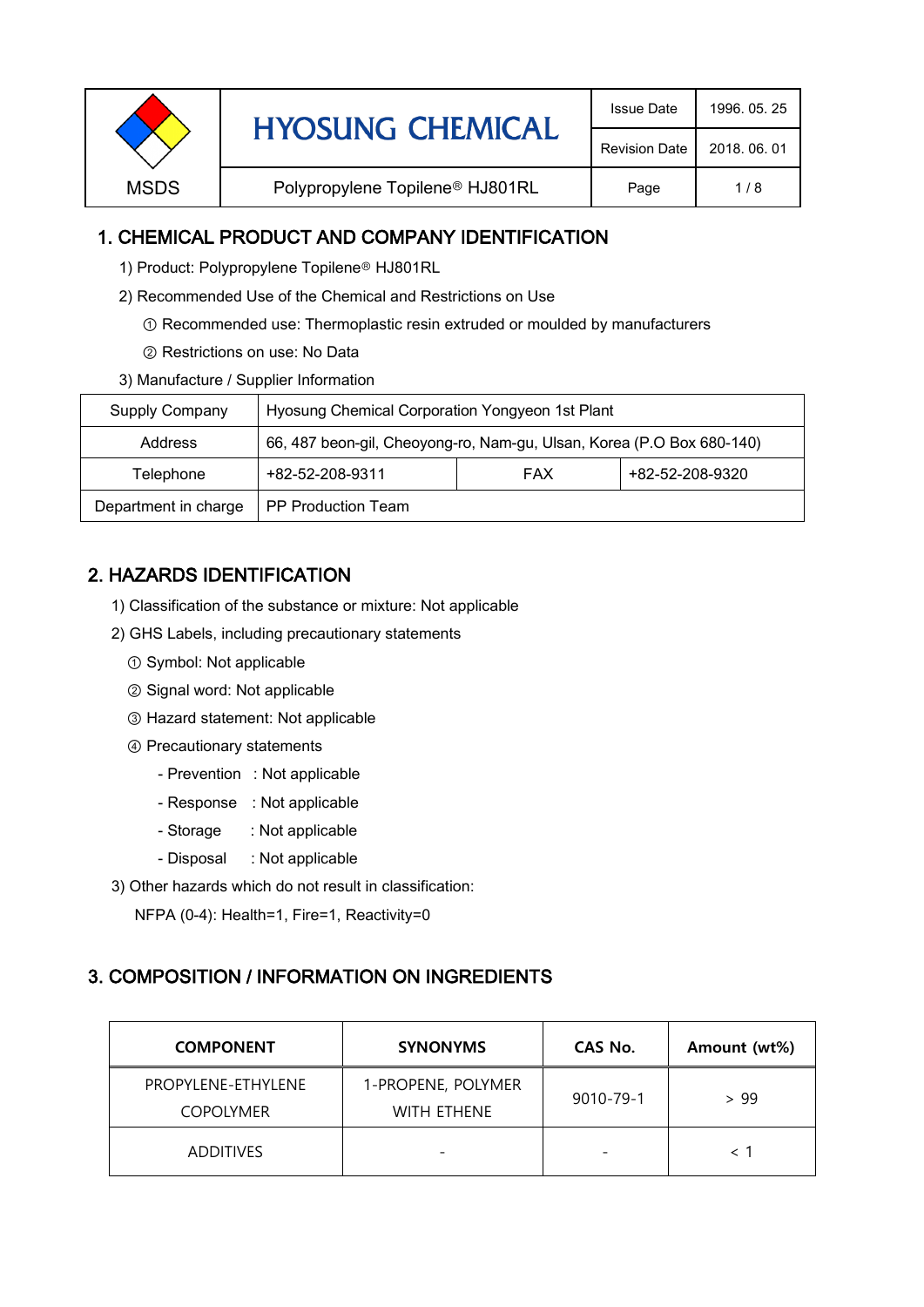|             | <b>HYOSUNG CHEMICAL</b>                     | <b>Issue Date</b>    | 1996, 05, 25 |
|-------------|---------------------------------------------|----------------------|--------------|
|             |                                             | <b>Revision Date</b> | 2018, 06, 01 |
| <b>MSDS</b> | Polypropylene Topilene <sup>®</sup> HJ801RL | Page                 | 2/8          |

### 4. FIRST AID PROCEDURES

- 1) Eye Contact
	- · In case of contact with substance, rinse your eyes immediately with running water for at least 20 minutes.
	- · Take medical action.
- 2) Skin Contact
	- · In case of contact with substance, rinse your skin immediately with running water for at least 20 minutes.
	- · Remove contaminated cloths including shoes immediately.
	- · Take medical action.
- 3) Inhalation
	- · Take medical action.
	- · Move into fresh air.
	- · If short of breathing, provide oxygen supply system.
- 4) Ingestion
	- · Do not put anything into the mouth of an unconscious person.
	- · Take medical action.
- 5) First-Aid Treatment and Information on Medical Doctors
	- · Let a medical provider know about the substance and take appropriate protection.

#### 5. FIRE FIGHTING MEASURES

- 1) Suitable (Unsuitable) Extinguishing Media
	- · Extinguishing media: Water, Carbon dioxide, Extinguishing powder, Firefighting foam
	- · Unsuitable Extinguishing media: No data
	- · Large fire: Firefighting, Water spray
- 2) Specific Hazards from Chemical Material
	- · Toxicant from combustion: Pyrolysis or combustion cause irritative gases or carbon dioxides.
- 3) Fire Fighting Procedures and Equipment
	- · If it can be done without risk, move container from fire area.
	- · If it will be leak, do not spray high-pressure water stream.
	- · Dike for later processing.
	- · Use extinguishing agents appropriate for surrounding fire.
	- · Avoid inhalation of materials and combustion products.
	- · Up the wind and avoid low area.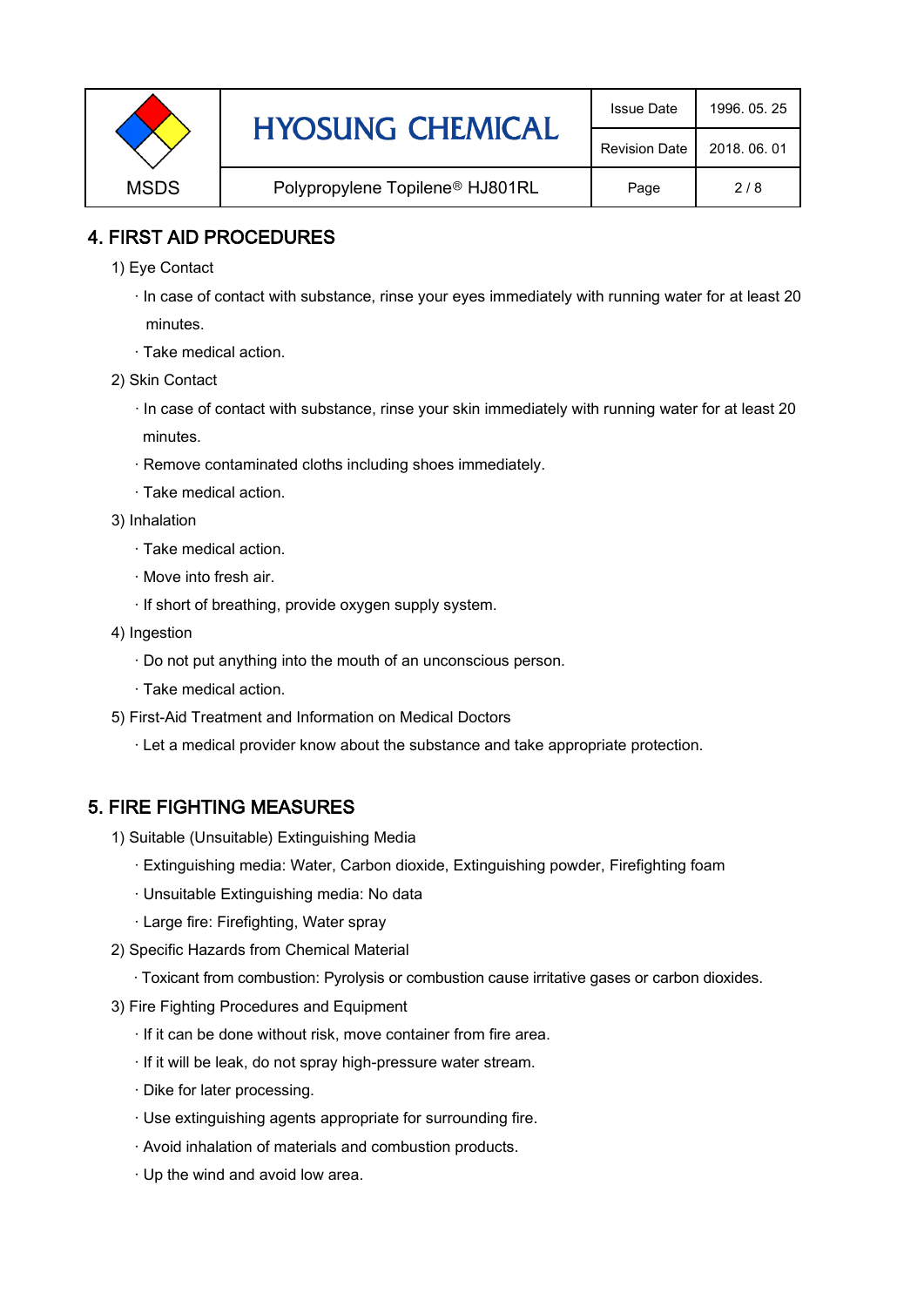|             | <b>HYOSUNG CHEMICAL</b>                     | <b>Issue Date</b>    | 1996, 05, 25 |
|-------------|---------------------------------------------|----------------------|--------------|
|             |                                             | <b>Revision Date</b> | 2018, 06, 01 |
| <b>MSDS</b> | Polypropylene Topilene <sup>®</sup> HJ801RL | Page                 | 3/8          |

## 6. ACCIDENTAL RELEASE MEASURES

- 1) Personal Precautions, Protective Equipment and Emergency Procedures
	- · Remove all flammable sources.
	- · If it is not dangerous, stop leaking.
	- · Take caution of substances and conditions that should be avoided.
	- · Ventilate properly.
	- · Do not touch the effluents or walk around the area.
	- · Prevent producing dust.
- 2) Environmental Precautions
	- · Release to air: Not available
	- · Release to soil: Not available
	- · Release to water: Not available
- 3) Purification and Removal Methods
	- · Small leak: Put in proper containers for waste.
	- ,· Large leak: To minimize the spread, cover it with plastic sheets or water-proof cloths and keep it away from water.

## 7. HANDLING AND STORAGE

- 1) Handling
	- · Avoid direct physical contact.
	- · Wash thoroughly after use.

· Take precautionary measures to prevent against explosion risks, as all types of polymers may develop dust during transporting or grinding of granules.

- 2) Storage
	- · Keep stored in airtight containers.
	- · Keep stores in a cool, dry place.
	- · Place in an appropriate space in compliance with local regulation.

### 8. EXPOSURE CONTROLS AND PERSONAL PROTECTION

- 1) Exposure Limits and Biological Exposure Limits of Chemical
	- · KOSHA: No data
	- · AIHA: No data
	- · ACGIH: No data
	- · OSHA: No data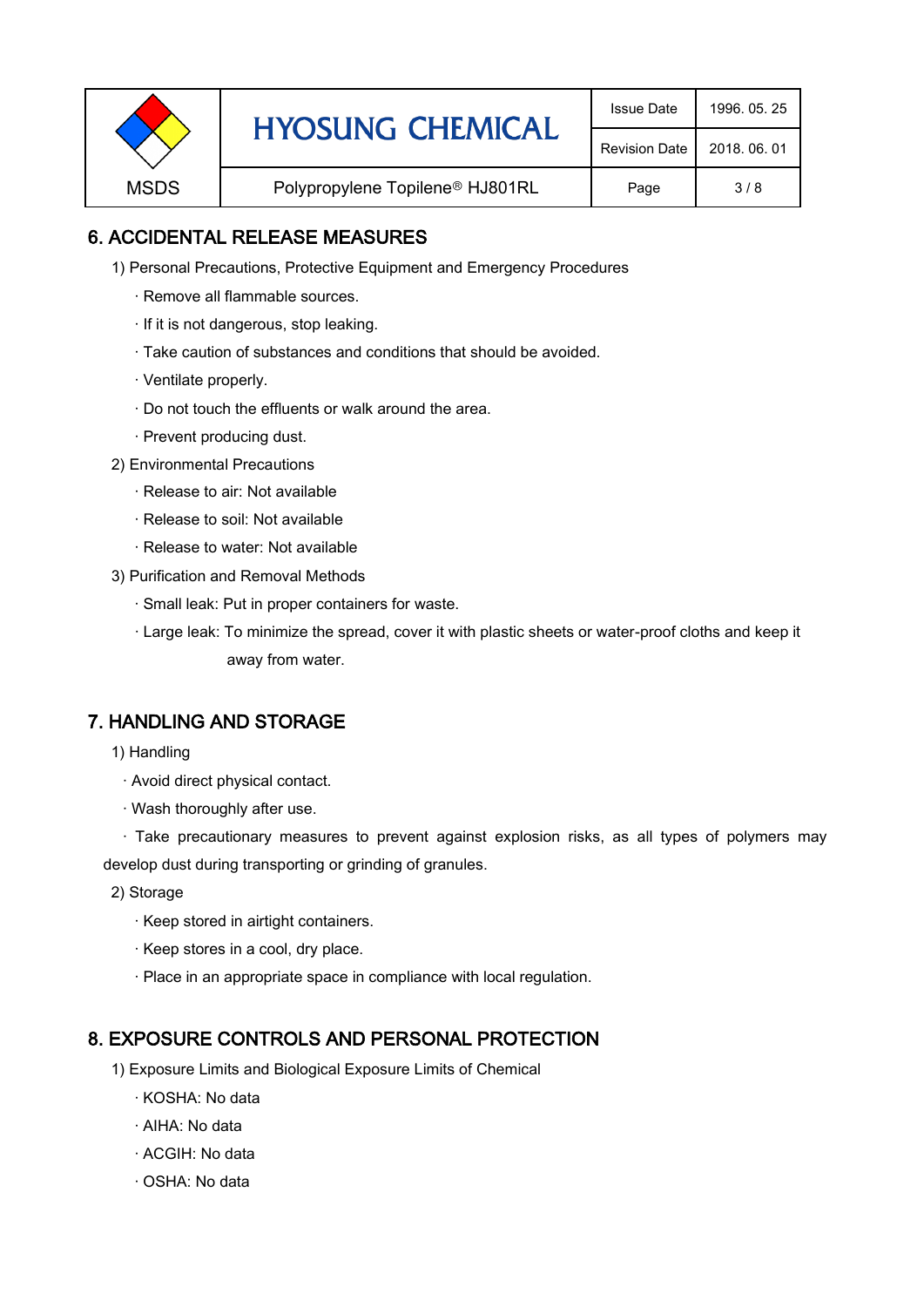| <b>HYOSUNG CHEMICAL</b><br><b>Revision Date</b><br>2018, 06, 01           |  |
|---------------------------------------------------------------------------|--|
| Polypropylene Topilene <sup>®</sup> HJ801RL<br><b>MSDS</b><br>Page<br>4/8 |  |

- · Biological exposure limits: No data
- 2) Engineering Management
	- · Install local ventilation system.

· Ventilation equipment should be explosion-proof if explosive concentrations of dust, vapor of fume are present.

- 3) Personal Protective Equipment
	- ① Respiratory protection
		- · Use approved respirator if unable to control airborne dust, fumes, and vapor.
	- ② Eyes protection
		- · The wearing of chemical safety goggles or face shield is recommended.
		- · Install eyes washing facilities and quick drench shower near work areas.
	- ③ Hands protection
		- · The wearing of protective gloves is recommended to prevent exposure.
	- ④ Human body protection
		- · The wearing of protective clothing is recommended to prevent exposure.

### 9. PHYSICAL AND CHEMICAL PROPERTIES

- 1) Appearance: White pellet
- 2) Odor: Odorless
- 3) Odor Threshold: No data
- 4) pH: No data
- 5) Melting / Freezing Point: 130 ~ 170 ℃
- 6) Initial Boiling Point or Boiling Point Range: No data
- 7) Flash Point: No data
- 8) Evaporation Rate: No data
- 9) Flammability (Solid, Gas) : No data
- 10) Upper / Lower Flammability or Explosive Limits: No data
- 11) Vapor Pressure: No data
- 12) Solubility: Insoluble
- 13) Vapor Density: No data
- 14) Relative Density: 0.88~0.92 kg/L (at 20℃)
- 15) N-Octane / Water Partition Coefficient: No data
- 16) Auto Ignition Temperature: 400℃
- 17) Decomposition Temperature: No data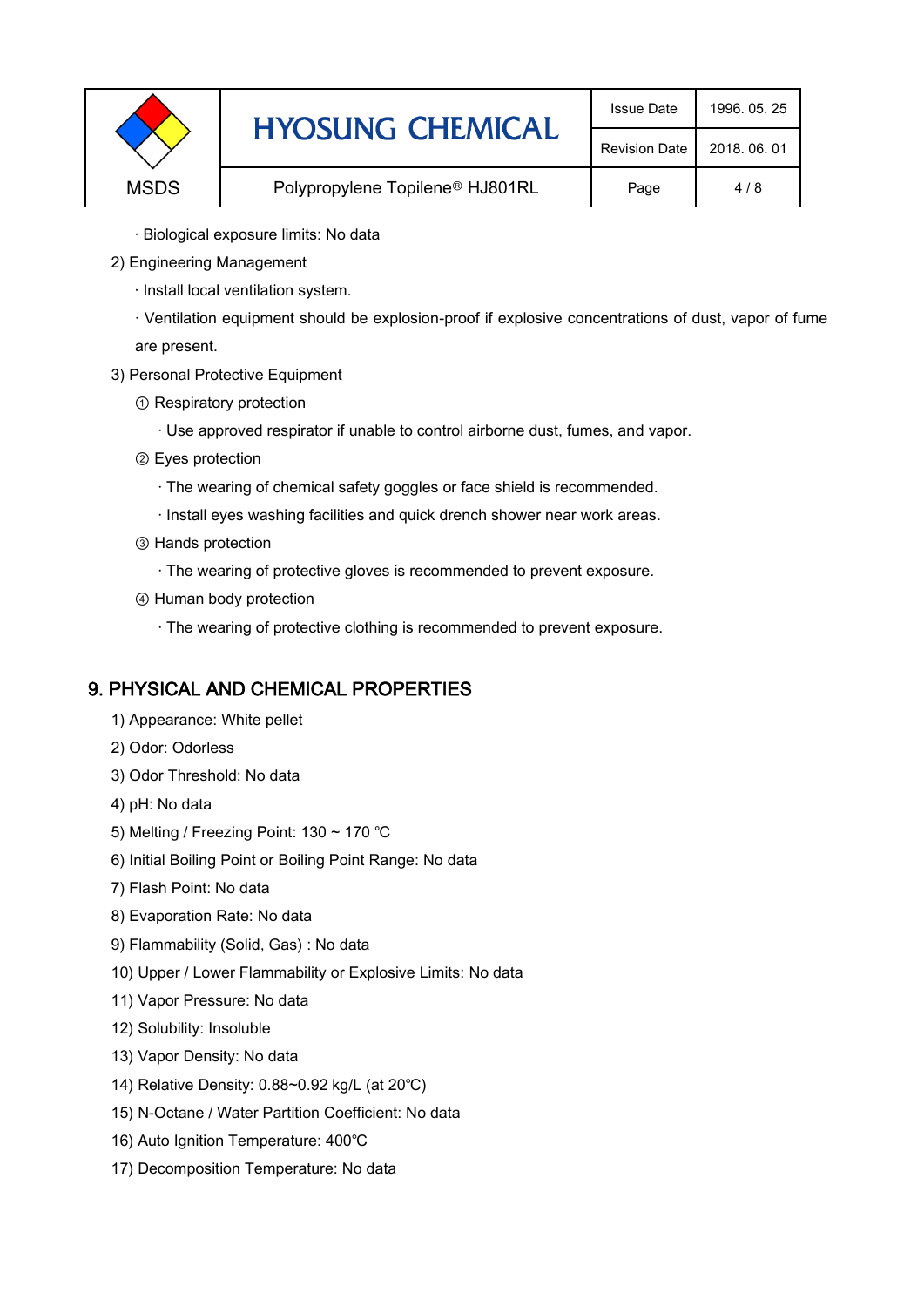|             | <b>HYOSUNG CHEMICAL</b>                     | <b>Issue Date</b>    | 1996, 05, 25 |
|-------------|---------------------------------------------|----------------------|--------------|
|             |                                             | <b>Revision Date</b> | 2018, 06, 01 |
| <b>MSDS</b> | Polypropylene Topilene <sup>®</sup> HJ801RL | Page                 | 5/8          |

- 18) Viscosity: No data
- 19) Molecular Weight: >10,000

# 10. STABILITY AND REACTIVITY

- 1) Chemical Stability
	- · Stable under normal temperature and pressure.
- 2) Possibility of Hazardous Reaction
	- · Will not occur under normal temperature and pressure.
- 3) Condition to Avoid
	- · Avoid contact with water.
	- · Keep away from heat, sparks and flame.
	- · Avoid contact with strong oxidizing agents, strong alkaline and strong acid.
- 4) Incompatibility with Other Materials
	- · Strong oxidizing materials, Flammable substance.
- 5) Hazardous Decomposition Product

· At elevated temperatures the material will begin to decompose, producing fumes that can contain carbon monoxide, acrolein, aldehydes, and unidentified organic compounds.

### 11. TOXICOLOGICAL INFORMATION

- 1) Information on the Likely Routes of Exposure
	- · Inhalation: No data
	- · Ingestion: No data
	- · Skin contact: No data
	- · Eye contact: No data
- 2) Delayed and Immediate Effects and Chronic Effects From Short or Long Term Exposure
	- Acute toxicity
		- · Oral: No data
		- · Skin: No data
		- · Inhalation: No data
	- Skin corrosion / irritation: No data
	- Serious eye damage / eye irritation: No data
	- Respiratory sensitization: No data
	- Skin sensitization: No data
	- Carcinogenicity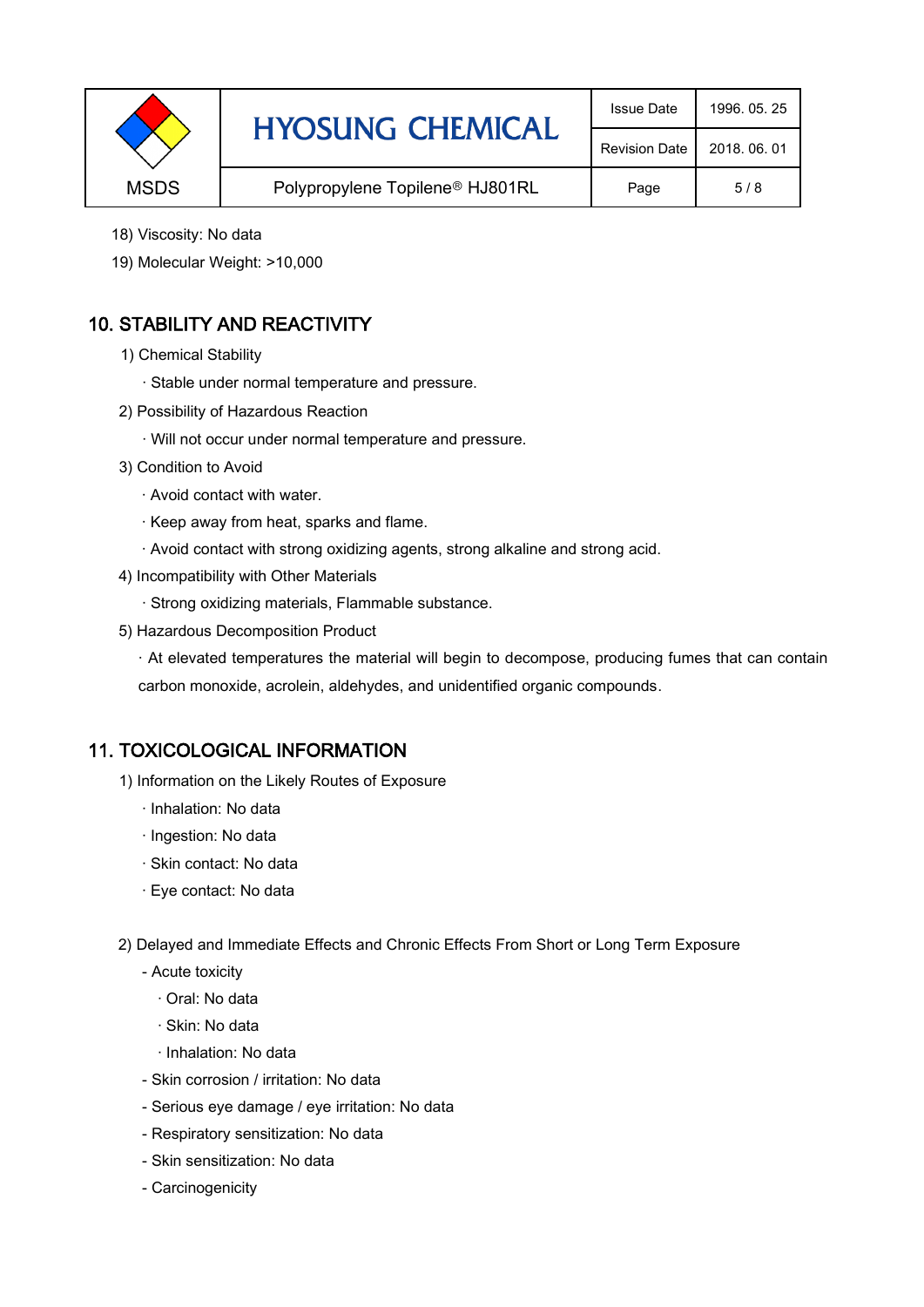|             | <b>HYOSUNG CHEMICAL</b>                     | <b>Issue Date</b>    | 1996, 05, 25 |
|-------------|---------------------------------------------|----------------------|--------------|
|             |                                             | <b>Revision Date</b> | 2018, 06, 01 |
| <b>MSDS</b> | Polypropylene Topilene <sup>®</sup> HJ801RL | Page                 | 6/8          |

- · Industrial Safety & Health Law: No data
- · IARC: No data
- · OSHA: No data
- · ACGIH: No data
- · NTP: No data
- · EU CLP: No data
- Gem cell mutagenicity: No data
- Reproductive toxicity: No data
- Specific target organ systemic toxicity (Single exposure)
- Specific target organ systemic toxicity (Repeated exposure)
- Aspiration hazard: No data

#### 12. ECOLOGICAL INFORMATION

- 1) Ecotoxicity: No data
- 2) Persistence and Degradability: No data
- 3) Bioaccumulative Potential: No data
- 4) Mobility in Soil: No data
- 5) Other Adverse Effects: No data

### 13. DISPOSAL CONSIDERATIONS

- 1) Disposal Method
	- · Dispose in accordance with all applicable environmental regulations.
	- · Empty containers should be recycled or disposed of through an approved waste management facility.
- 2) Disposal Considerations
	- · For proper disposal of used material, an assessment must be completed to determine the proper and permissible waste management options under applicable rules, regulations and laws.

### 14. TRANSPORT INFORMATION

- 1) UN Number: Not regulated as a hazardous material
- 2) UN Proper Shipping Name: Not applicable
- 3) Hazard Class: Not applicable
- 4) Packing Group: Not applicable
- 5) Marine Pollutant: Not applicable
- 6) DOT Number: Not regulated as a hazardous material
- 7) IATA Number: Not regulated as a hazardous material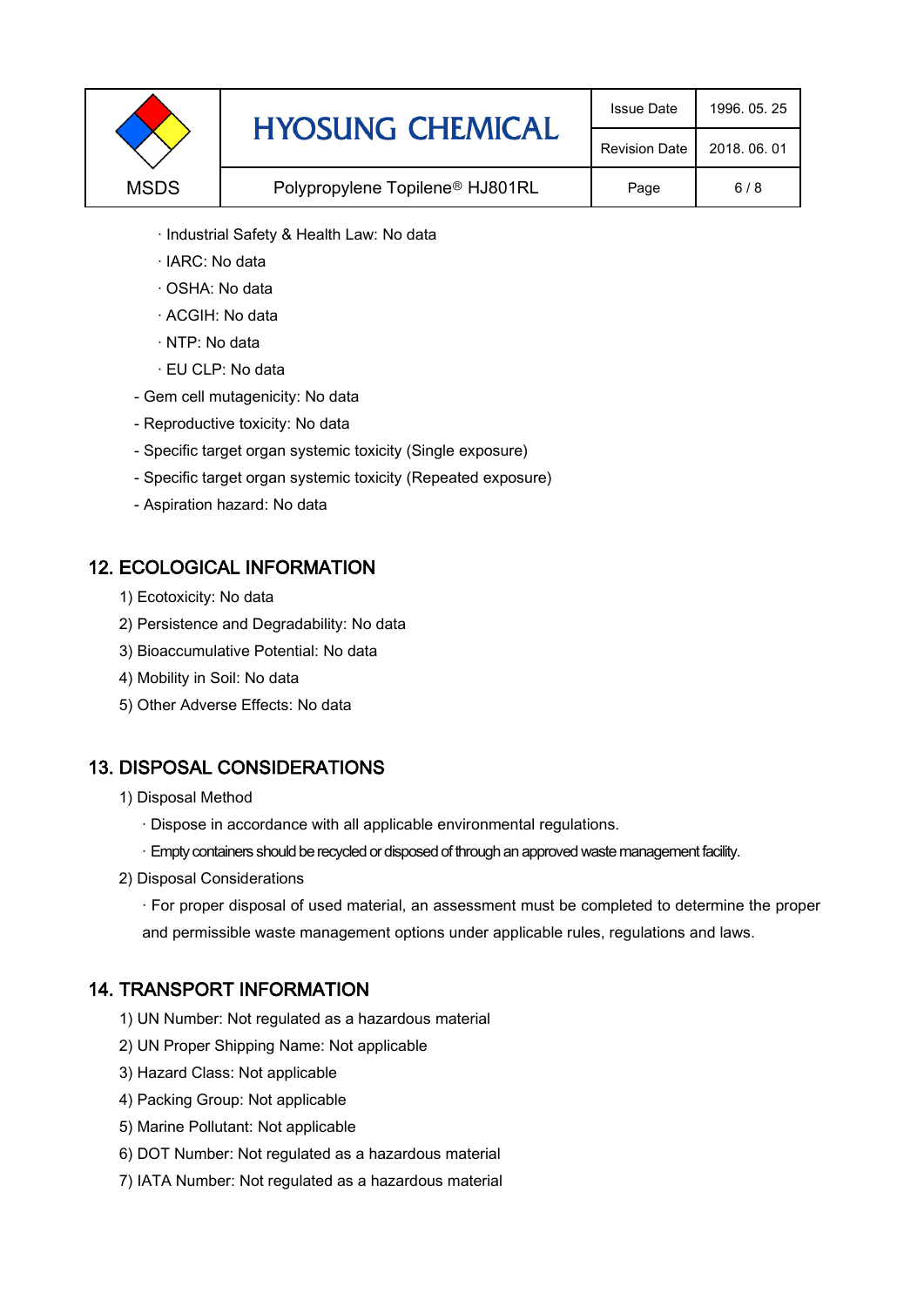|             | <b>HYOSUNG CHEMICAL</b>                     | <b>Issue Date</b>    | 1996, 05, 25 |
|-------------|---------------------------------------------|----------------------|--------------|
|             |                                             | <b>Revision Date</b> | 2018, 06, 01 |
| <b>MSDS</b> | Polypropylene Topilene <sup>®</sup> HJ801RL | Page                 | 7/8          |

- 8) IMDG Code: Not regulated as a hazardous material
- 9) Further information: Not a hazardous material under DOT, IATA and IMDG
- 10) Special Precautions for User
	- · Emergency management type of fire: Not applicable
	- · Emergency management type of leak: Not applicable

#### 15. REGULATORY INFORMATION

- 1) Industrial Safety and Health Law (KOREA): Not applicable
- 2) Toxic Chemical Substance Subject to Management Act (KOREA): Not applicable
- 3) Hazardous Material Safety Act (KOREA): Not applicable
- 4) Other Local or International Regulation
	- Persistent Organic Pollutant Management Law (KOREA): Not applicable
	- EU Classification
		- · Classification: Not applicable
		- · Risk Phrases: Not applicable
		- · Safety Phrases: Not applicable
	- US Regulations
		- · OSHA: Not applicable
		- · CERCLA: Not applicable
		- · EPCRA 302: Not applicable
		- · EPCRA 304: Not applicable
		- · EPCRA 301: Not applicable
	- Rotterdam Convention material: Not applicable
	- Stockholm Convention material: Not applicable
	- Montreal Protocol on Substance: Not applicable

### 16. OTHER INFORMATION

1) Reference

- · KOSHA: Material Safety Data Sheet
- 2) Issued Date: 1996. 05. 25
- 3) Revision Number and Last Date Revised: 2018. 06. 01 (Version 8)
- 4) Others:

The information contained herein is current as of the date of this Material Safety Data Sheet, but no